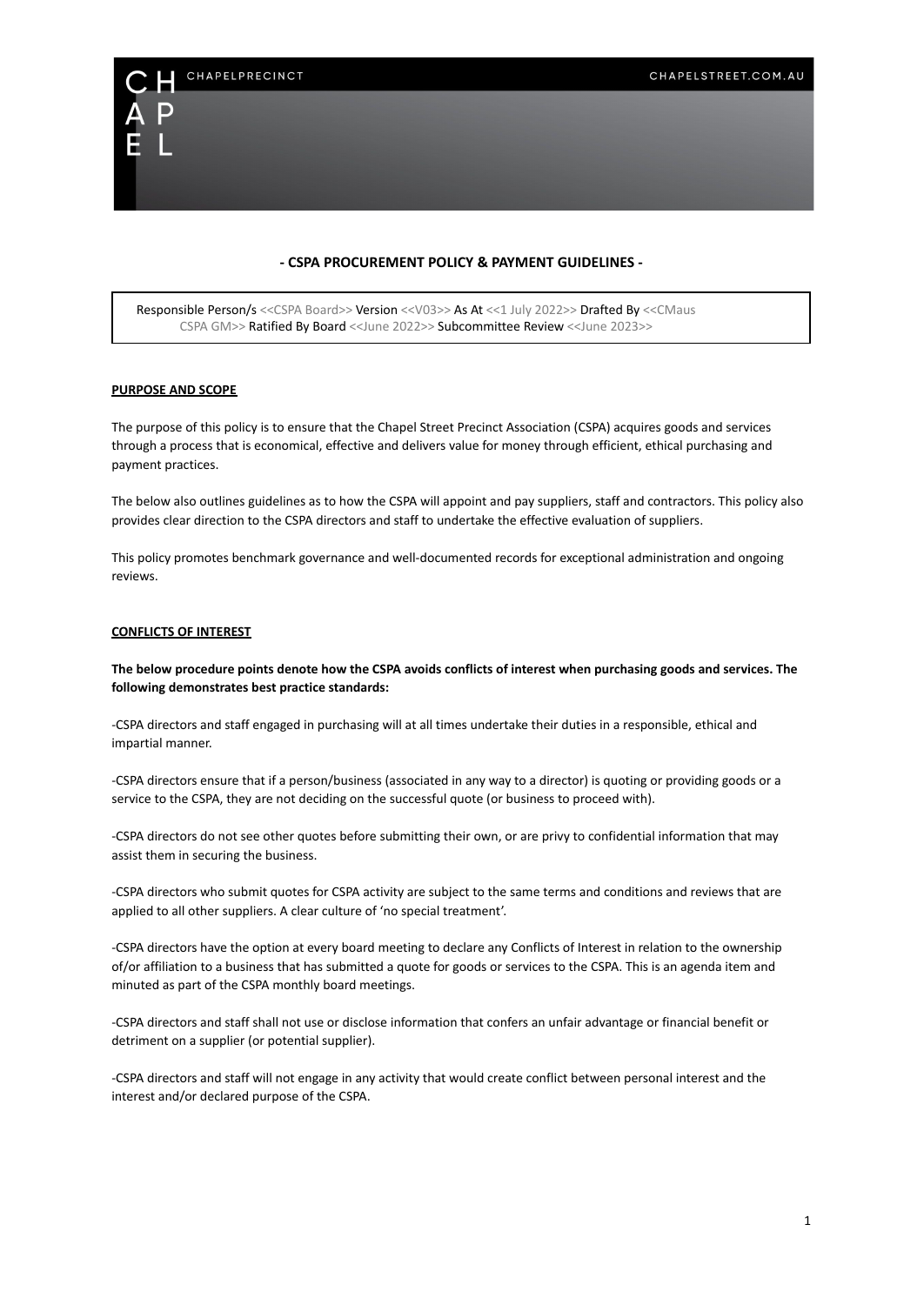# CHAPELPRECINCT



## **HUMAN RESOURCES**

The position description for the CSPA Chairperson (President) is provided and reviewed yearly by the board post the Annual General Meeting (AGM).

A detailed induction is performed by the Chairperson or General Manager before a new CSPA director starts (prior to their first board meeting).

The employment of full-time CSPA staff by the Association is approved by a minimum quorum and noted in CSPA board meeting minutes.

Remuneration of full-time CSPA staff is approved by a minimum quorum and noted in CSPA board meeting minutes.

A ratified contract must be signed prior to the payment of any CSPA office staff.

The CSPA General Manager is responsible for hiring and overseeing office staff, including appointing all contractors in accordance with the annual ratified budget.

The annual performance appraisal of remunerated directors and staff will be undertaken every 12 months in line with the CSPA constitution.

#### **DIRECTOR REMUNERATION**

The remuneration/or honorarium fee paid to any CSPA director is determined and agreed upon as per the due process outlined in the CSPA constitution (rules of association).

CSPA directors determine/resolve the length of the remuneration and tenure as per the CSPA constitution (rules of association).

CSPA directors determine/resolve how the remuneration/honorarium will be paid, including the job description and KPIs. This must be voted on by the board with an absolute majority.

A ratified contract must be signed prior to the payment of any CSPA director fees.

# **GOODS & SERVICES**

**When the CSPA purchases goods or acquires a service, there is an open and transparent process for procurement. Further details outlining this due diligence are below:**

All CSPA suppliers must have a registered ABN.

The CSPA Chairperson/or General Manager negotiates and signs contracts/or partnership agreements.

Priority is given to local CSPA businesses/members when two items are \*absolutely comparable.

CSPA staff can purchase goods and services on behalf of the CSPA as long as the item/s fall/s within the ratified annual budget.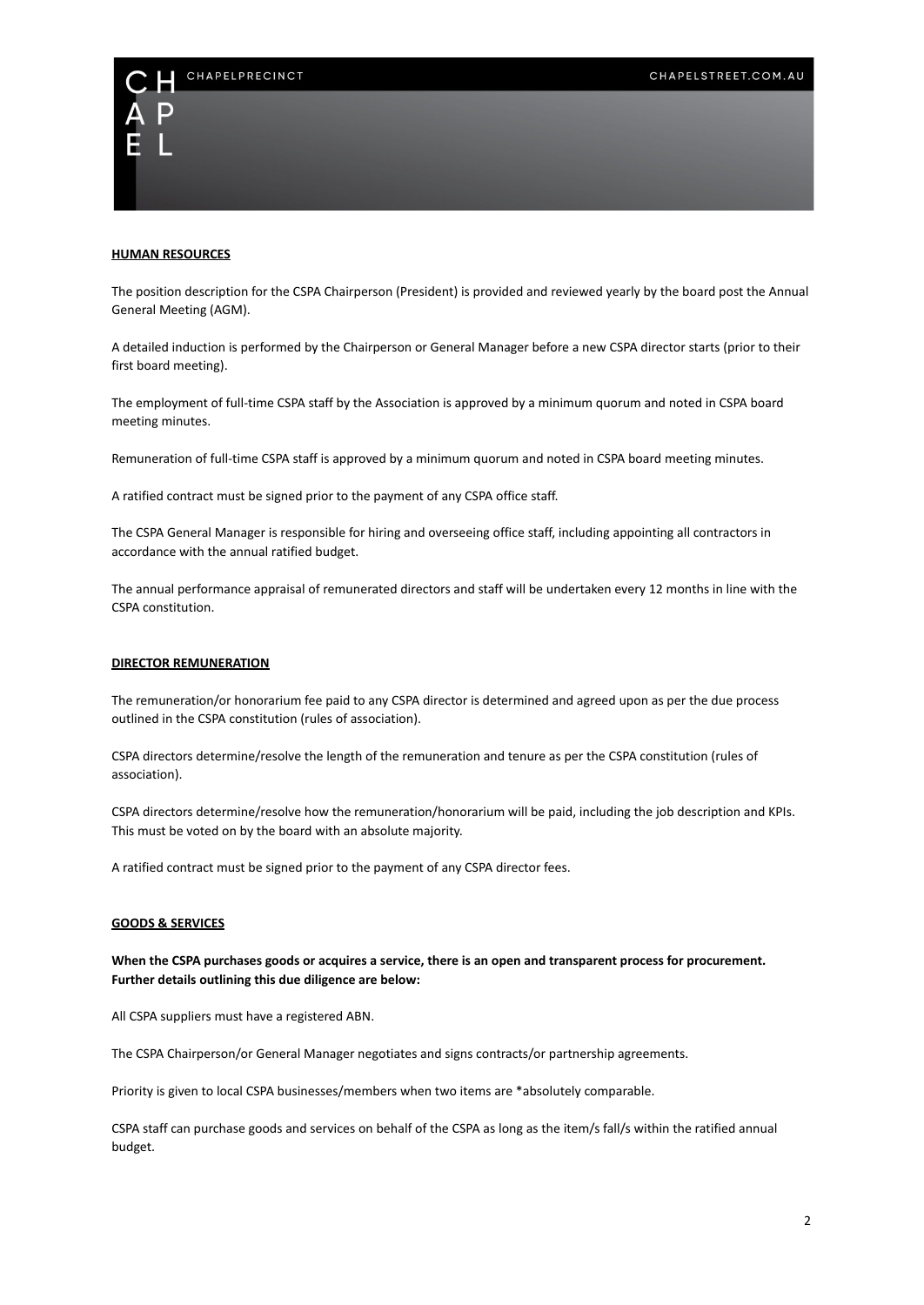

When two items are \*absolutely comparable, two quotes are required for purchases over \$10,000.

The cumulative financial year amount spent with a vendor will be limited to \$50K (where the cost is absolutely comparable). Increases are subject to Procurement Committee approval. Once the limit is reached, this will trigger a Procurement Committee review and a range of potential options will be explored.

The CSPA General Manager approves purchases in line with the ratified Annual Budget and itemised campaign budgets.

Two CSPA ratified directors/signatories must then approve the payment from the allocated bank account.

Purchases/quotes outside the ratified annual budget are presented to CSPA directors to be voted on.

If services provided or goods purchased are either unsatisfactory or faulty or not delivered, due process is taken with regard to lodging a CSPA insurance claim and steps taken to resolve the matter/refund.

\*Note - The term 'absolutely comparable' means another entity can't provide the same service and outcome for a comparable price. An example would be a unique radio talent that could not be emulated on other stations; and/or unique artists.

#### **SUPPLIER EVALUATION CRITERIA**

The CSPA will evaluate existing and new suppliers/businesses/contractors based on their ability to supply goods and services in accordance with the following guidelines and criteria framework.

#### **Preference will be given to local suppliers who are CSPA members:**

- 1. Fit to purpose (how do they fit with the CSPA Strategic Plan 2019:23 and enhance the CSPA vision?)
- 2. What does this supplier do/offer to benefit the economic prosperity of the Chapel Street Precinct?
- 3. Value for money (do they deliver increased value for special rate payments/funds?)
- 4. Past performance/trust.
- 5. Financial stability (is there any chance that this potential business or supplier could soon become insolvent?)
- 6. Best practice (are they a leader in their field?) (Does the business support gender-equal pay?)

New suppliers must be able to provide customer references and other associated information as required, to enable an informed evaluation and assessment by the CSPA.

The CSPA will select new suppliers/contractors in accordance with the above guidelines (decision framework) and any new supplier/contractor that satisfies the purpose of the CSPA must be subject to due diligence by the CSPA appointed accountant (or bookkeeper).

Any supplier/contractor that has at any point in time committed an unlawful act and/or by way of association significantly adversely affected the CSPA's reputation as a result of their misconduct, will be placed on an immediate permanent trading ban (subject to an assessment of any applicable CSPA contractual obligations).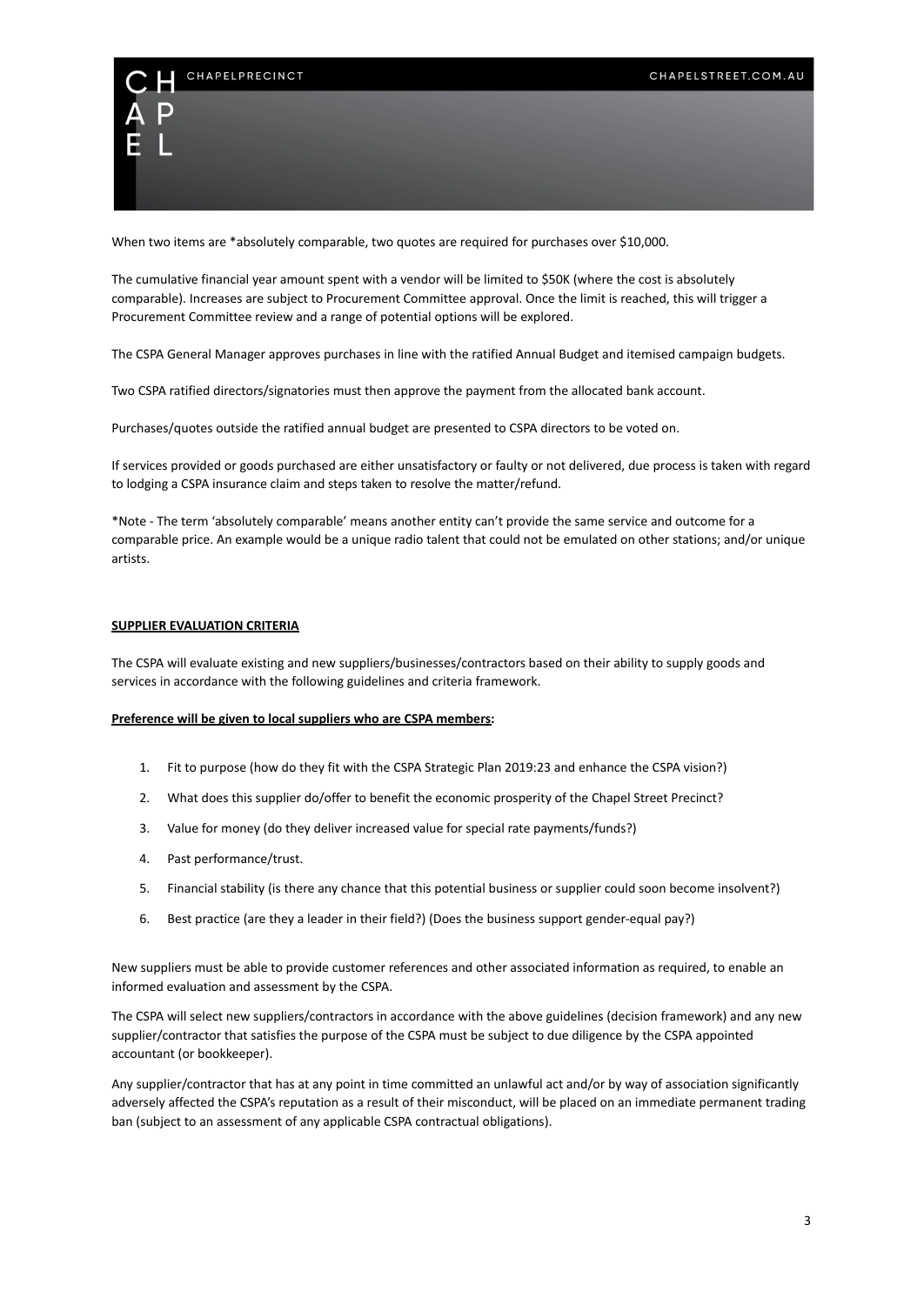

#### **APPROVING PAYMENTS & EXPENSES**

Any payments that are remitted by the CSPA are recorded digitally (since 2016 this has been via the Xero accounting package).

All vendor payments (outside of those paid by Debit Card) require two signatures prior to the payment being released from the nominated Westpac bank account.

Approved CSPA bank signatories include the CSPA Chairperson and any other ratified directors.

CSPA batch payments will be performed electronically via the online banking portal (since 2016 this has been the Westpac online banking platform).

Suppliers are only paid via EFT or Debit Card.

The CSPA payment terms are 30-60 days. A maximum of 60 days is advised due to special rate payments and the set-up of the signed special rate agreement.

There is no cash on the CSPA office premises.

Branded EFTPOS cards (for promotional purposes) are kept in the locked CSPA office safe at all times.

Two ratified signatories are authorised to approve General Manager reimbursements.

#### **DIRECTOR & STAFF REIMBURSEMENTS**

# **The below outlines the manner in which CSPA reimbursements are issued and the due process to ensure absolute transparency:**

CSPA directors and staff can (from time to time) purchase goods and services on behalf of the CSPA using their own money, then be reimbursed for those expenses as long as the cost is known and approved by the Chairperson (President)/or General Manager and a tax invoice is provided.

CSPA directors and staff will never receive reimbursement in cash, payments will only be made via a direct EFT deposit into a nominated bank account.

Reimbursements are approved by the Chairperson (President)/or General Manager in line with the annual budget.

All CSPA signatories have live real-time access to transaction information on the CSPA debit card. The CSPA Directors are provided with a monthly debit card transaction report in board packs.

The CSPA debit card/s can be used to cover incidental expenses or items where suppliers only take this means of payment.

The CSPA debit card/s can only be used when EFT payment is not an economical/or practicable option.

A limit of \$2,000 (unallocated funds) is the maximum limit that can be deposited/transferred onto a CSPA debit card.